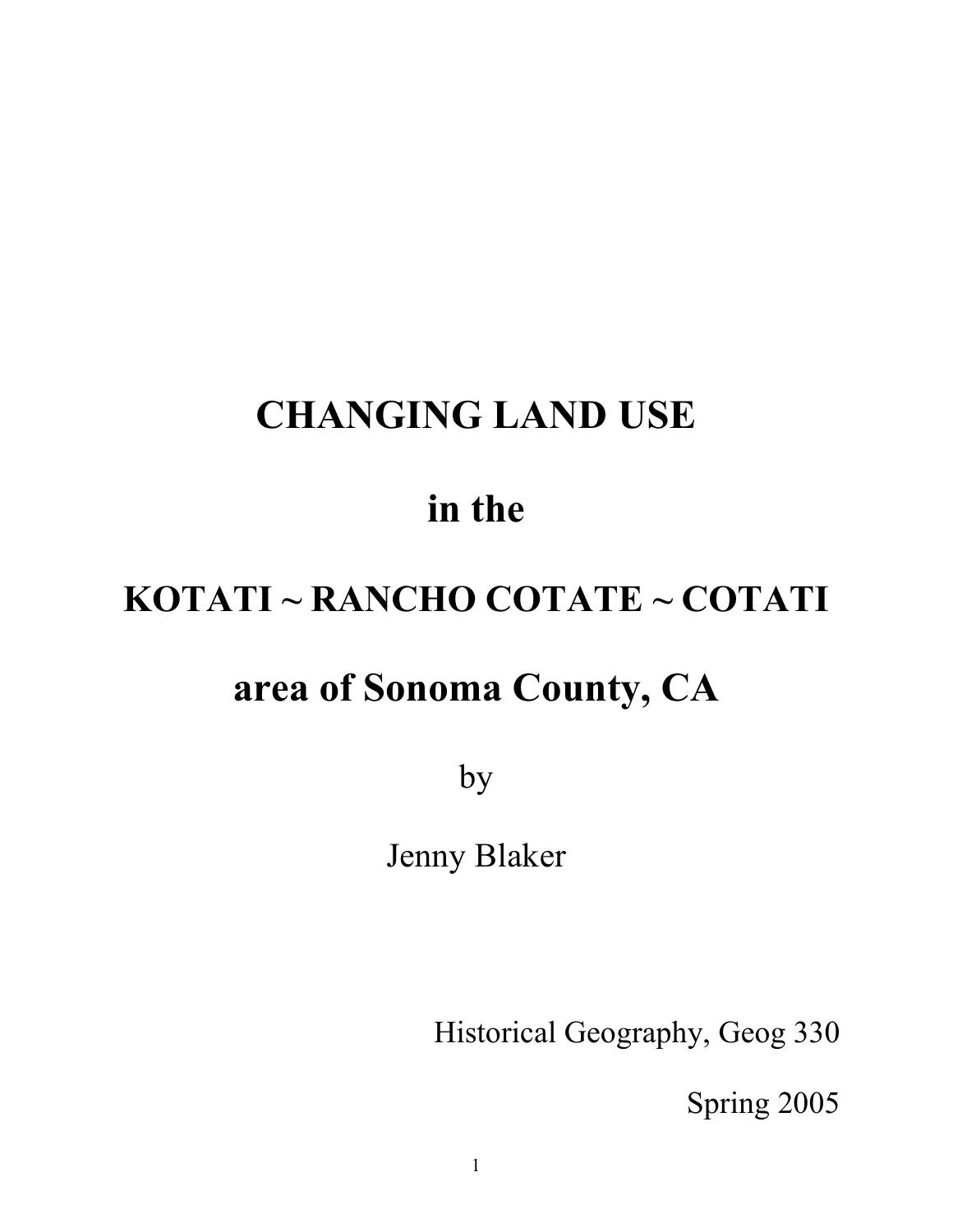#### **THE LAGUNA DE SANTA ROSA: COTATI IN CONTEXT**

The present-day town of Cotati/Rohnert Park can be said to lie at the headwaters of the Laguna de Santa Rosa, in the sense that from here, water flows northwest into the heart of the Laguna near Sebastopol, and on to the Russian River. The Laguna de Santa Rosa is the second largest freshwater wetland in coastal Northern California, covering 250 square miles. The Laguna is known as "the river that flows both ways" since in the summer it flows for 14 miles northwest to the Russian River, of which it is the main tributary, while in the winter it acts as a natural holding basin for floodwaters, and flows back the other way (City of Sebastopol, 2005). (Figure 1).

The Laguna de Santa Rosa is a unique ecological mosaic of open water, riparian forest, oak woodland and grassland. It is an important stopover for birds migrating along the Pacific Flyway, and its wetlands and surrounding upland areas provide habitat for a wide variety of wildlife. It acts as an important holding basin for floodwaters, and performs the other ecological functions of a wetland, including filtering the water it holds (City of Sebastopol, 2005).

Explorer and diarist Frank Marryat described the Sonoma and Santa Rosa Valleys in 1850: "studded with groups of oaks and flowering evergreens [with] herds of deer and "welltimbered land", wild horses and "here and there a drove of elk or antelopes…a marsh full of wild fowl, and, stretching for miles around [a] wooded plain, covered with grass, in some places as tall as ourselves. The plain…abounded with deer, elk, and antelope…" (Marryat, 1855/1977).

Since the time of European settlement the Laguna has been altered and heavily impacted by drainage, channelization, agriculture and urban development. Over the past two decades many attempts have been made to protect the Laguna from further impacts from the pressures of agricultural and urban development. A number of reports were written starting with the first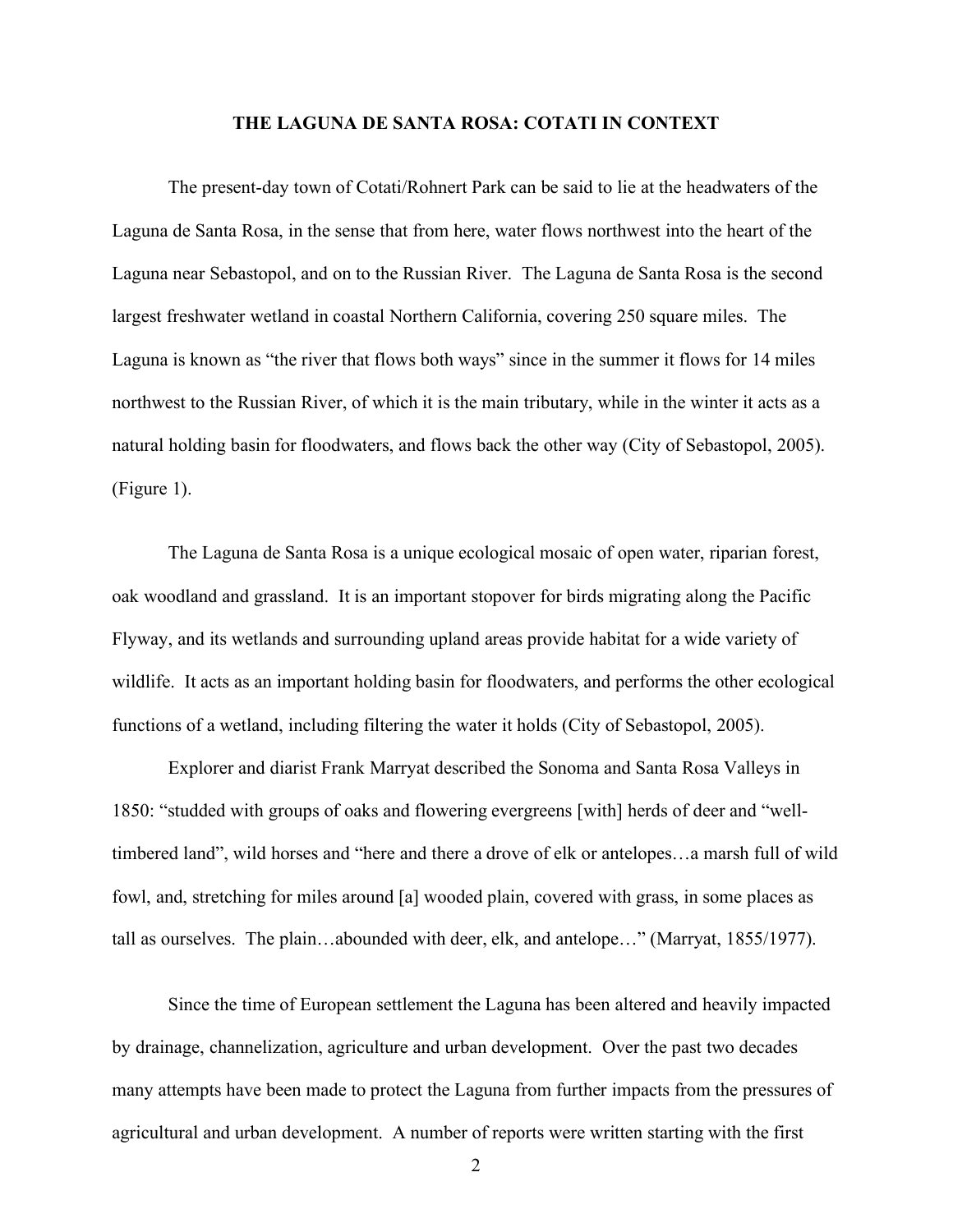student's baseline study in 1977, and in 1990 Congressman Bosco proposed legislation to create a 9,000-acre Laguna de Santa Rosa National Wildlife Refuge, but his effort failed. Further planning efforts have involved federal and state agencies, and non-profit groups, including the US Fish & Wildlife Service, US Army Corps of Engineers, California Department of Fish & Game, Sonoma County Agricultural and Open Space District, California State Coastal Conservancy, Sonoma Land Trust, and Laguna de Santa Rosa Foundation, and many others.

The Laguna de Santa Rosa is a controversial topic, rarely out of the news these days, as environmentalists and developers argue over wetlands, vernal pools and endangered species, particularly the California tiger salamander and Sebastopol meadowfoam; as the Federated Indians of Graton Rancheria, descendants of the Coast Miwok, attempt to exercise their rights to build a casino west of Rohnert Park, in the face of vocal opposition; and as environmentalists debate whether to spray or hand-remove invasive plant species which are clogging the Laguna and providing habitat for mosquitoes, carriers of West Nile virus. The Sonoma County Water Agency, which has jurisdiction over the waterways for flood control purposes, is gradually moving from a "pave it and pipe it" philosophy of channelization, towards recognizing the importance of an ecological balance; the role of native trees in stabilizing banks, preventing soil erosion, improving water quality and aquatic habitat, shading vegetation out of creek channels; and even in some cases re-creating natural creek meanders that had previously been straightened.

However, ever since the area east of the boundary of the City of Cotati ("the Cotati reach") was omitted from the Laguna de Santa Rosa Coordinated Resource Management Plan of 1995, it has not been considered in most of these discussions, and it is only in the last few years that the Laguna de Santa Rosa Foundation has included the Cotati reach of the Laguna in its remit. Since 1995, a small group of Cotati citizens, an ad hoc group calling itself the Cotati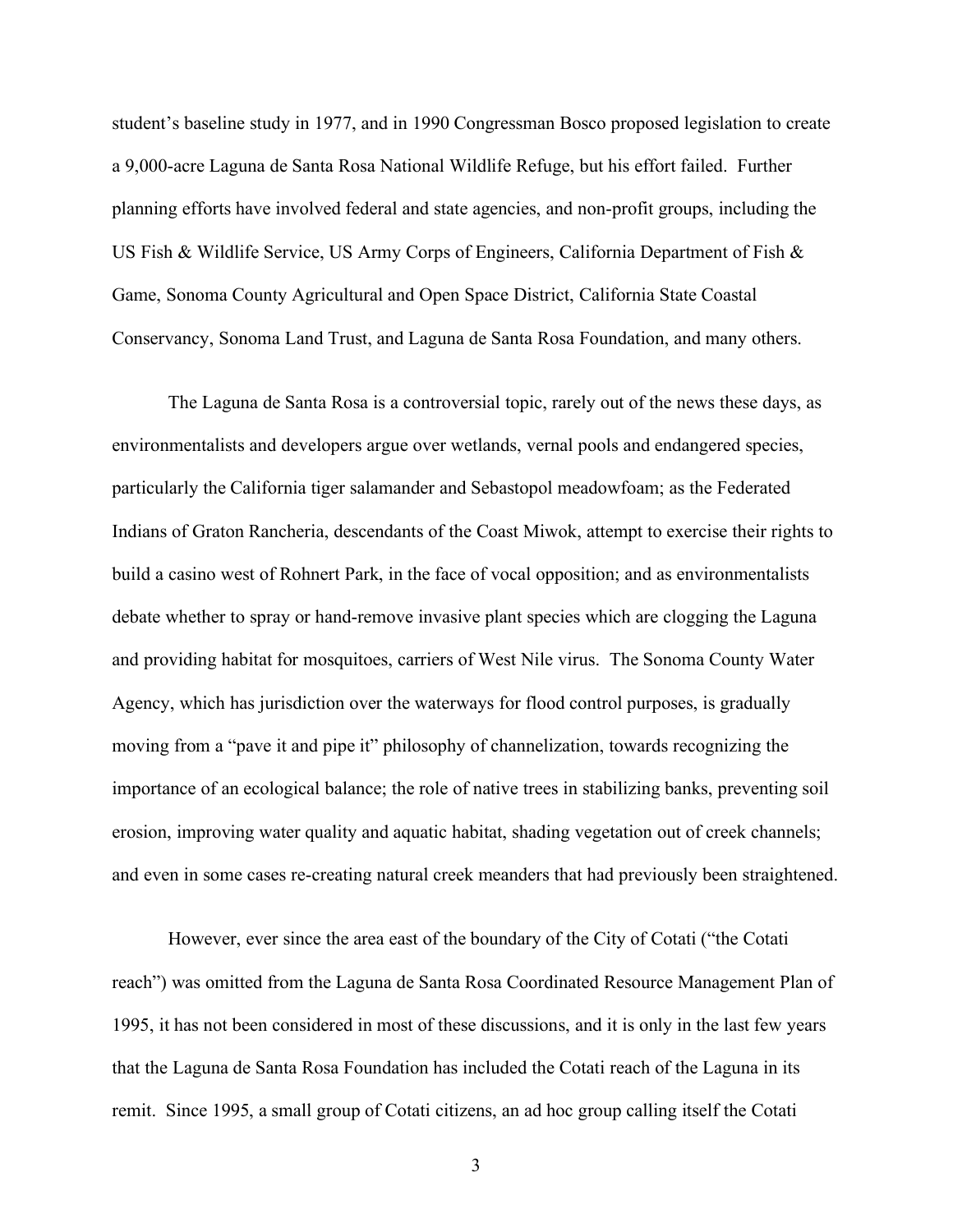Creek Critters, has been working to remove exotic species and plant native trees along the banks of the Laguna de Santa Rosa channel in Cotati. They have recently applied for an Urban Stream Restoration grant from the California Department of Water Resources and have been collaborating with the City of Cotati, the Sonoma County Water Agency, and the Laguna de Santa Rosa Foundation. The group is well aware that its work is not "creek restoration," since original conditions can never be restored, but it is working to enhance natural habitat for wildlife, improve water quality, raise local environmental awareness and encourage public participation and enjoyment of the Cotati reach of the Laguna. This paper attempts to provide a historical backdrop to these efforts by tracing the history and impacts of the land use of the area.

Meanwhile, just south of Cotati, water flows southeast towards the Petaluma River and San Pablo Bay, and this geographical location has heavily influenced the changing land use of the area and its development from the time of European settlement onwards.

#### **KOTATI**

The earliest inhabitants of the area around the present-day town of Cotati were the Coast Miwok. They had a settlement called Kotati, just to the north of present-day Cotati (Barrett, 1908; Collier, 1990). (Figure 2).

Estimates of how long ago the Coast Miwok lived in the area before European contact range widely: "over 3,000 years ago" (Petaluma Historical Library & Museum); "6,000-10,000 years ago" (Petaluma Visitors' Program, 2005); 8,000 years (Santa Rosa Plain Vernal Pool Ecosystem Preservation Plan, 1995); "11,000 years ago" (Sonoma Land Trust, 2003). There is "… archaeological evidence [of] human occupation [in the area]...at least 12,000 years ago" (Frederickson, 1984).

Groups of native peoples inhabited the area, living in tribelets or extended family units. Kotati lay at the northernmost end of the territory occupied by the Coast Miwok, people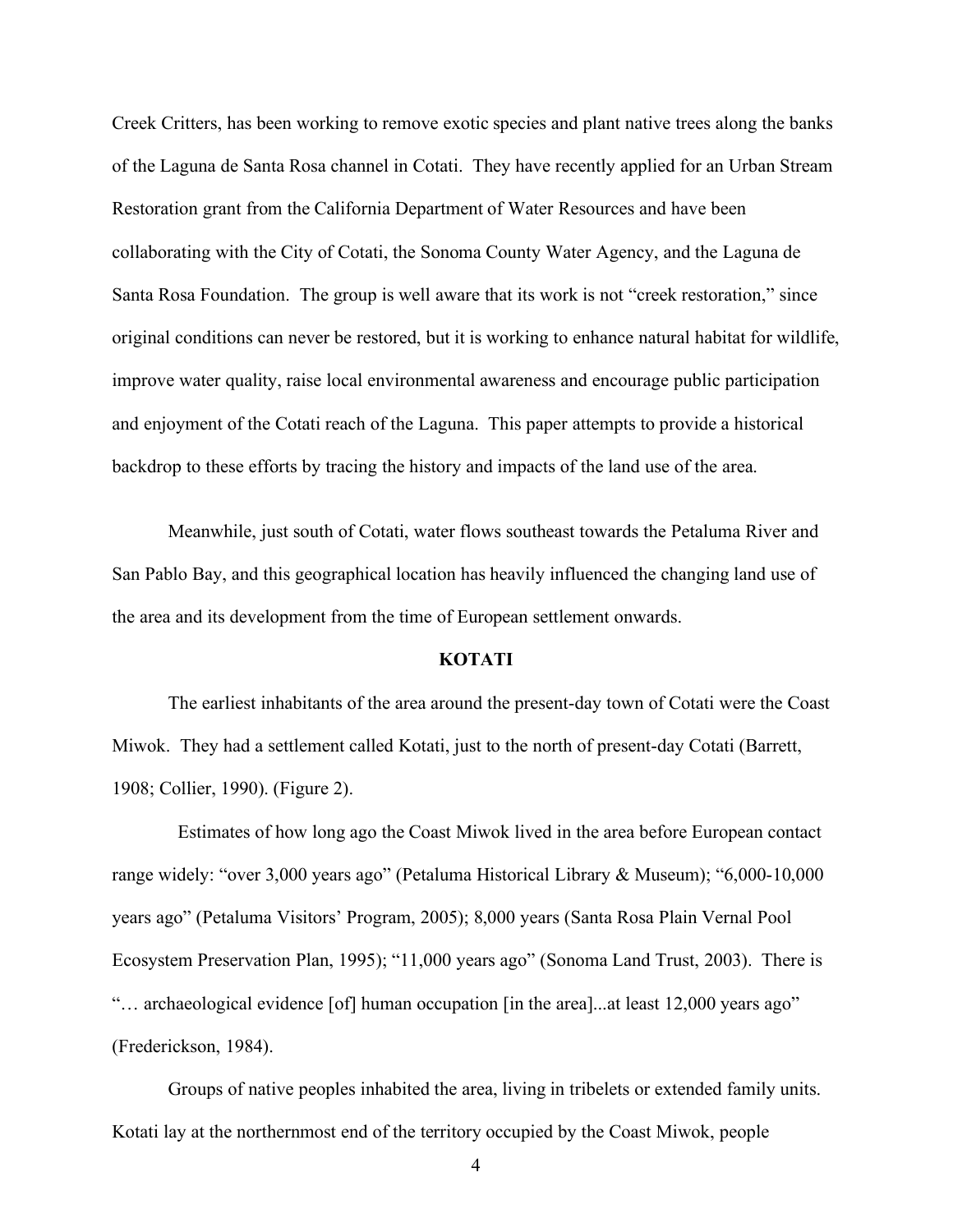characterized as such on the basis of their language. They lived along the rivers, creeks, bays, lagoons and shorelines of Marin and Sonoma counties. Estimates of their numbers at the time of European contact range widely: from 2,000-3,000 people (Petaluma Historical Library & Museum), to a "conservative" estimate of 7,000-10,000 (Sarris, 2002).

The lives of the Coast Miwok were intricately linked to the changing seasons. During winter months they used traps, dip nets and stabbing spears to catch steelhead and salmon. They ate mussels, clams and shellfish. They hunted bear, elk and deer; rabbit, cottontail, wood rats, gophers and squirrels. Land birds and aquatic birds were trapped or netted, some for food, some for the feathers. In the fall, acorns, buckeyes, bay and hazel nuts were collected and stored in a granary for year-round consumption. The leached meal was boiled, to make mush; or mixed with water and red earth and baked as bread. Tobacco was gathered along Healdsburg and Santa Rosa creeks in South Pomo country (Tuomey, 1926). "In the late spring, fresh new greens of Indian lettuce, young nettle leaves and clover were gathered. Fire-hardened digging sticks were used by the women to reach deep-set roots and bulbs. The ocean provided kelp in large amounts, some to be eaten fresh, the rest dried and stored for the winter. Tule was gathered in the fall for skirts and tule baskets. The summer sun ripened grasses and flower seeds, gathered by hitting the ripened seed with a beater basket and letting them fall directly into a collecting basket" (Point Reyes National Seashore, 2001).

"Dwellings … were constructed of poles tied together to make a conical frame, and set round an excavation of 2 to 4 ft deep...A thatch of bundles of rushes was bound upon the cone of poles, and mud to the thickness of a foot, was then plastered over the rushes." A hole was left at the apex of the cone for smoke to escape from the central fire…"The family lived, ate and slept in the one apartment, skins of animals, brush or dried grass making seats and beds." The winter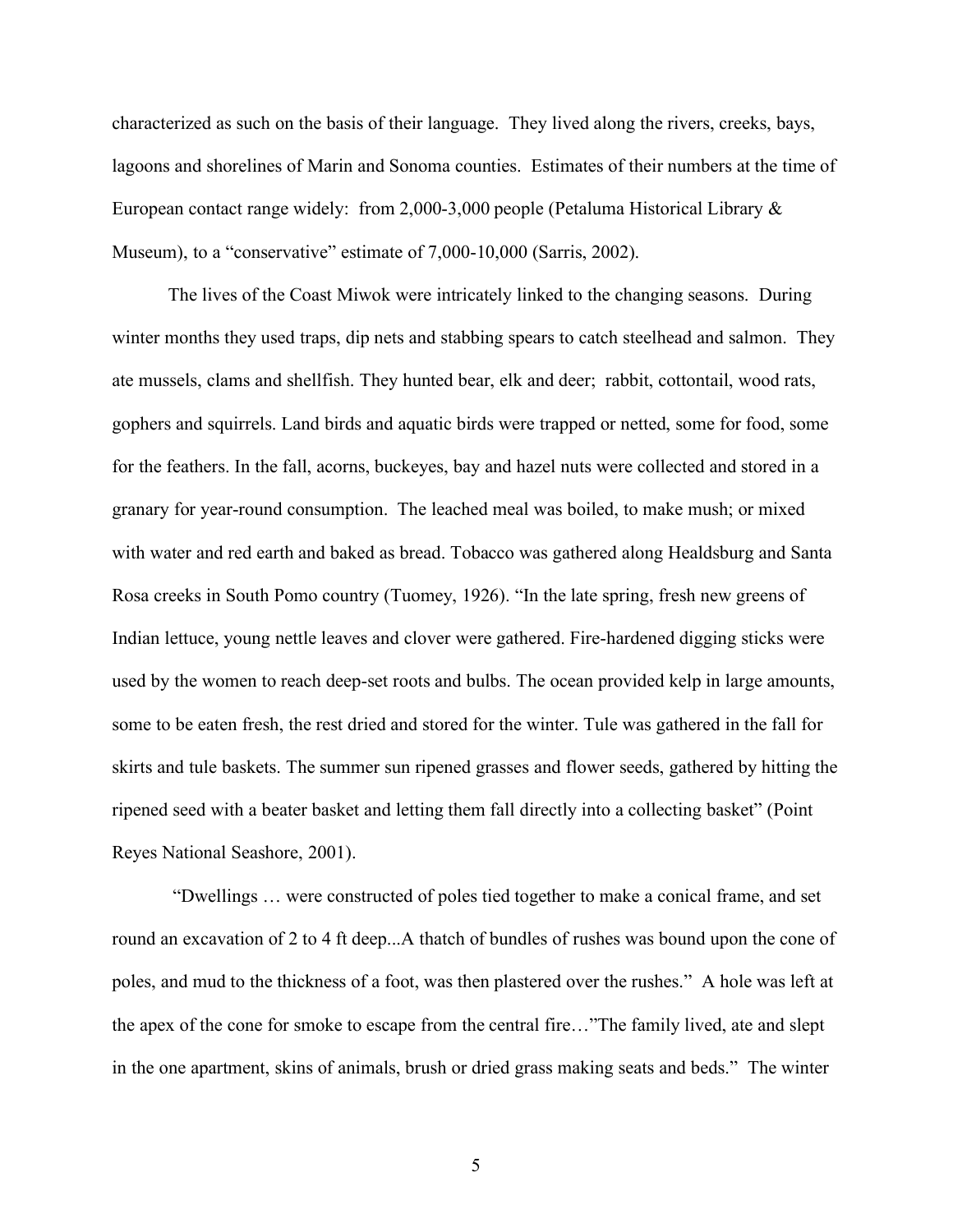hut would be abandoned and burned and a new one built for the summer, thatched with brush or rushes, usually erected near the bank of a stream or body of water (Tuomey, 1926).

The Coast Miwok used stone pounding and grinding rocks to make flour, and used and traded obsidian for spear points, shafts, blades; and clams and mussel shells, including in the form of beads (Petaluma Historical Library and Museum). They selectively managed plants, tilling, weeding, and pruning, according to their needs. They harvested and burned tules and bulrushes, to stimulate fresh growth, using them for thatch, matting, bedding, clothing, and to make canoes, baskets, rope and cordage. They used fire-hardened digging sticks to dig for roots and tubers, and cooked them by baking or boiling. They coppiced willow, which they used for creating baskets and shelters. Elderberry was used for arrows, flutes, whistles and pipes for smoking tobacco. Plants were harvested for medicinal uses and sometimes brewed into teas (Stevens, 2004). They had a rich culture, based upon their spiritual beliefs and connections with the forces of nature.

It is thought that Sir Francis Drake was the first European to set foot in Sonoma County, landing either at Bodega Bay or at Drakes Bay, in 1579, and that he was greeted by the people of a Miwok village. He is said to have claimed the land for England as the "New Albion".

### **RANCHO COTATE**

It was not until nearly two centuries later, in 1769, that the Spanish first occupied the land of the Indians (Tuomey, 1926). By the 1800s, the Spanish were very concerned about Russian and English fur trappers who were operating in Alaska and the Pacific northwest. The Russian influence in California was established by the founding of Fort Ross in 1812, as a center for growing food to be shipped north to Russian settlements in Alaska, to augment the fish diets. The Mexicans became nervous about the burgeoning settlement. Under orders from the Mexican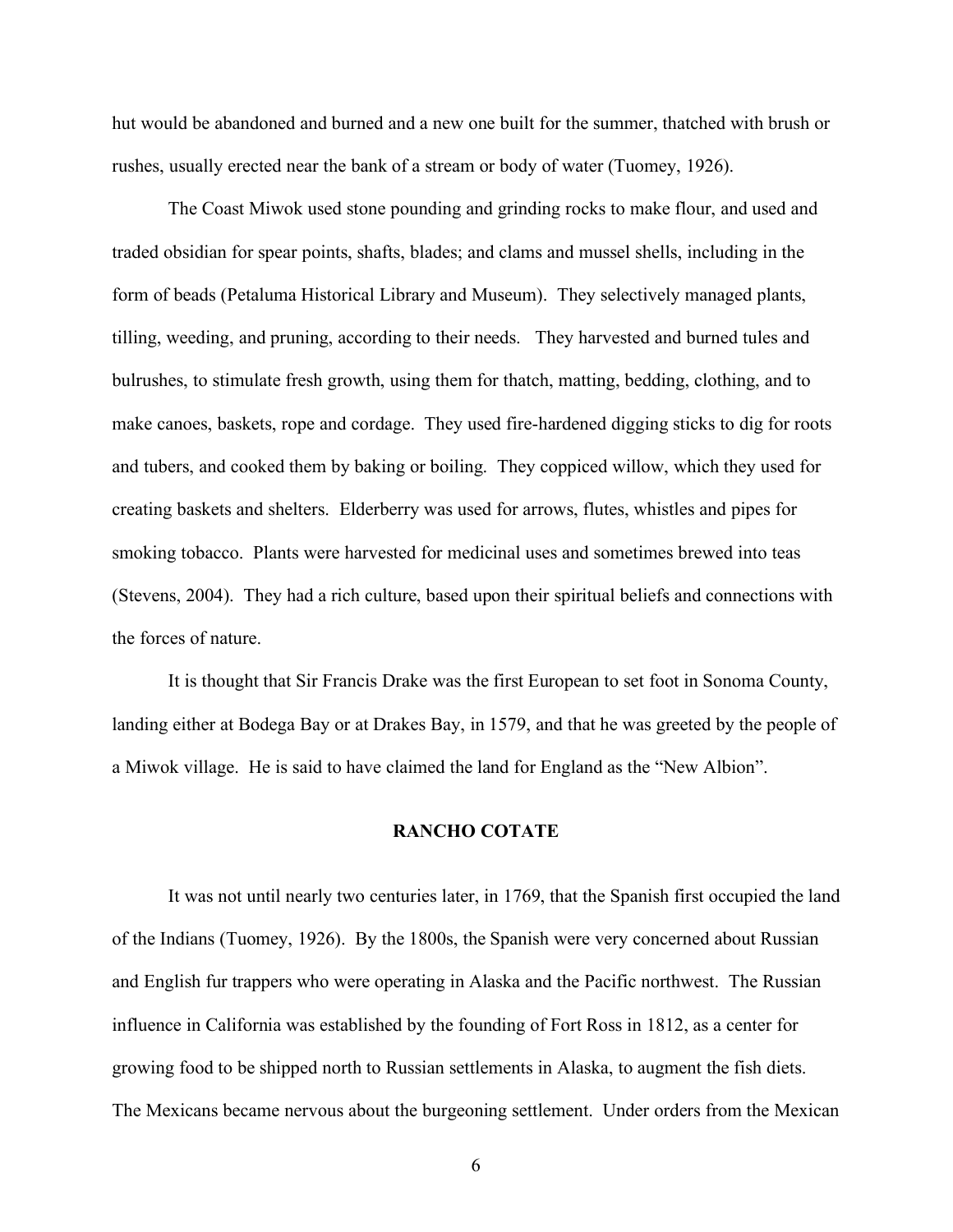government, missionaries from Spain founded missions at San Rafael in 1817 and Sonoma in 1823. This was disastrous for the Indians. Many, perhaps as many as 90%, had died due to their lack of immunity to diseases introduced by the Europeans. The survivors were captured, brought into the missions, and made to work the mission lands.

In 1834, Governor Figueroa of Mexico ordered Lieutenant Mariano Guadalupe Vallejo to establish a military post at Sonoma. "To help him colonize the Sonoma region and to create a buffer zone between the Russians and the Californians, Figueroa gave Vallejo title to a tenleague grant known as the Rancho Petaluma, a parcel eventually enlarged to include some 66,000 acres. It embraced most of the country between Petaluma River and Sonoma Creek. Dividing the grant was the Sonoma mountain range. On one side was the Sonoma valley; on the other were undulating grasslands that descended toward the Petaluma River… Excellent for agricultural pursuits of all kinds, the Rancho Petaluma contained some of the best wine country in the world and had direct access to San Pablo Bay" (Rosenus, 1995). (Figure 3). The rancho became an important center for the breeding of cattle, viniculture, and the manufacture of clothing, carpets, blankets, and leather. "By 1845 there were more than 50,000 Vallejo cattle in the valley" (Petaluma Visitors' Program, 2005). Ox carts from the rancho carried hides to the Petaluma landing on the Petaluma river, "for transport downstream to the sleepy village of Yerba Buena" (San Francisco) (Petaluma Visitors' Program).

"A drastic change to the vegetation of the Santa Rosa Plain was the conversion of the native grassland vegetation after cattle were introduced on the scene...The lifestyle practiced by these early settlers varied greatly from that of the Native Americans, who were often coerced to work on the ranches. [They] introduced … a cattle export industry. Longhorn cattle were raised primarily for hides and tallow, which were shipped to Mexico. Although this practice (in which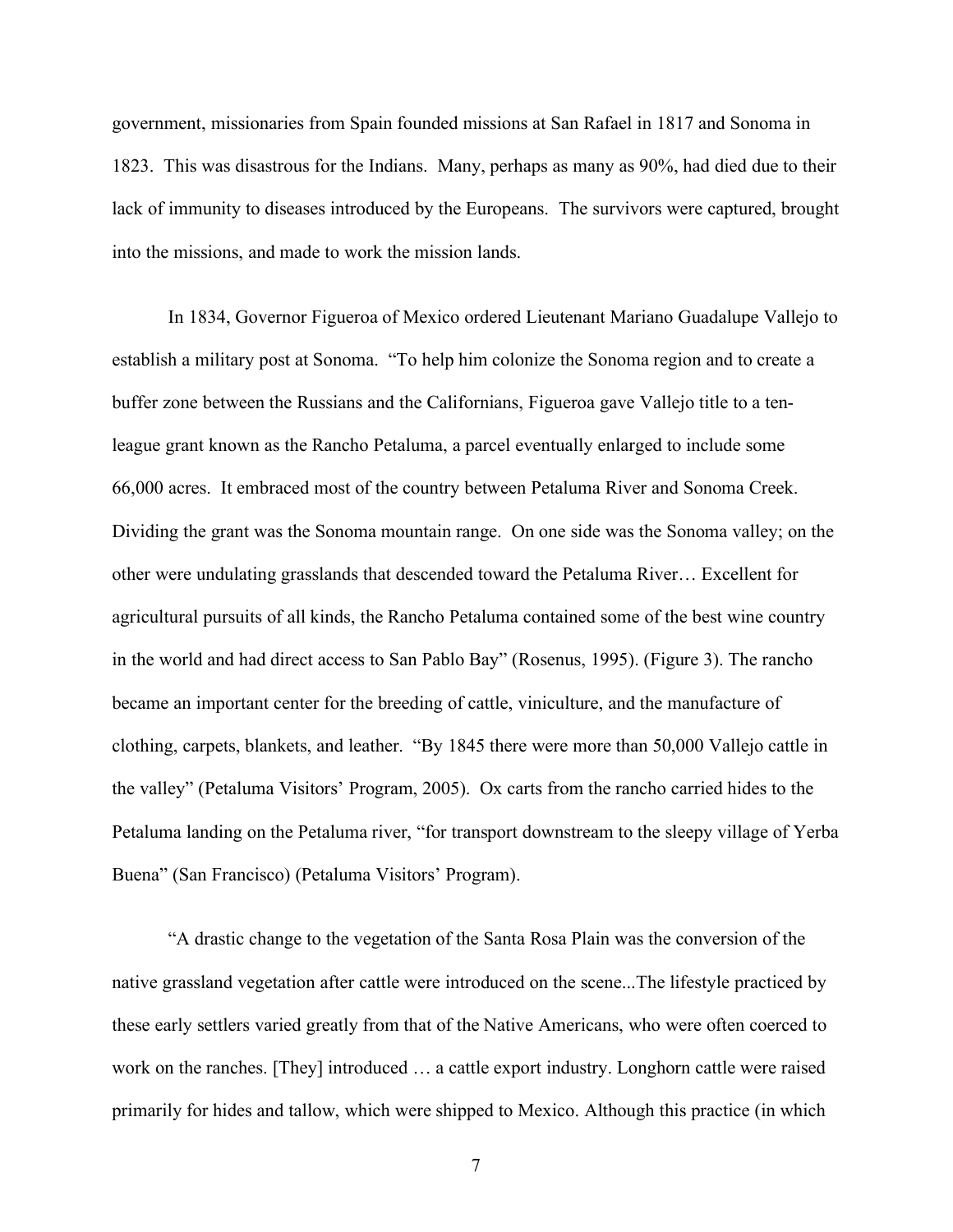the bulk of the animal was discarded) benefited the carrion-feeding wildlife, the native grasses were reduced by grazing. The original Santa Rosa Plain grassland was dominated by a mix of perennial bunchgrasses and annual forbs. The longhorns, and later varieties of cattle, quickly destroyed the forage base of native grasses, which were not adapted to such heavy use (Heady 1988; Bartholomew 1987). In their place, new plants, survivors of thousands of years of livestock use in a climate similar to California's arrived from the Mediterranean" (City of Sebastopol, 2005).

General Vallejo paid some of his soldiers with land. In 1844 Juan Castenada, a native of Texas and the veteran of many battles between Spanish and Mexican armies, who had built a home in the Santa Rosa valley, received a land grant of 17,238.6 acres from Vallejo – the Rancho Cotate. Located north of Vallejo's Petaluma adobe, and south of Santa Rosa, the rancho included present-day Cotati, Rohnert Park, Penngrove, and the surroundings. Tuomey (1926) writes that having "received several grants of land, but not fulfilling the legal requirements in the case of the Rancho Cotate, eventually that tract was lost to him…" Castenada settled in San Francisco, and sold all of his land holdings to Thomas Larkin, the American consul in Monterey. Larkin sold the grant to Thomas S Ruckel who sold it to Dr Thomas Page, for \$16,000, in 1849 (DeClercq, 1976; Draper, 2004).

Dr Thomas Page, who lived in Valparaiso, Chile, for many years, came to California and in 1846 was appointed sheriff of the District of Sonoma. "…desiring to possess a large landed property in the Sonoma and Petaluma regions, [he] applied for the idle Cotati ranch. There was much to do to make of that low lying, heavily soiled area a profitable and healthful home, but Dr Page had the brains and industry to make a great success of his rancho" (Tuomey, 1926).

According to Tuomey, though, Dr Page "sold to the settlers living thereon the property which they occupied, and after clearing the title had remaining 13,000 acres of land, which was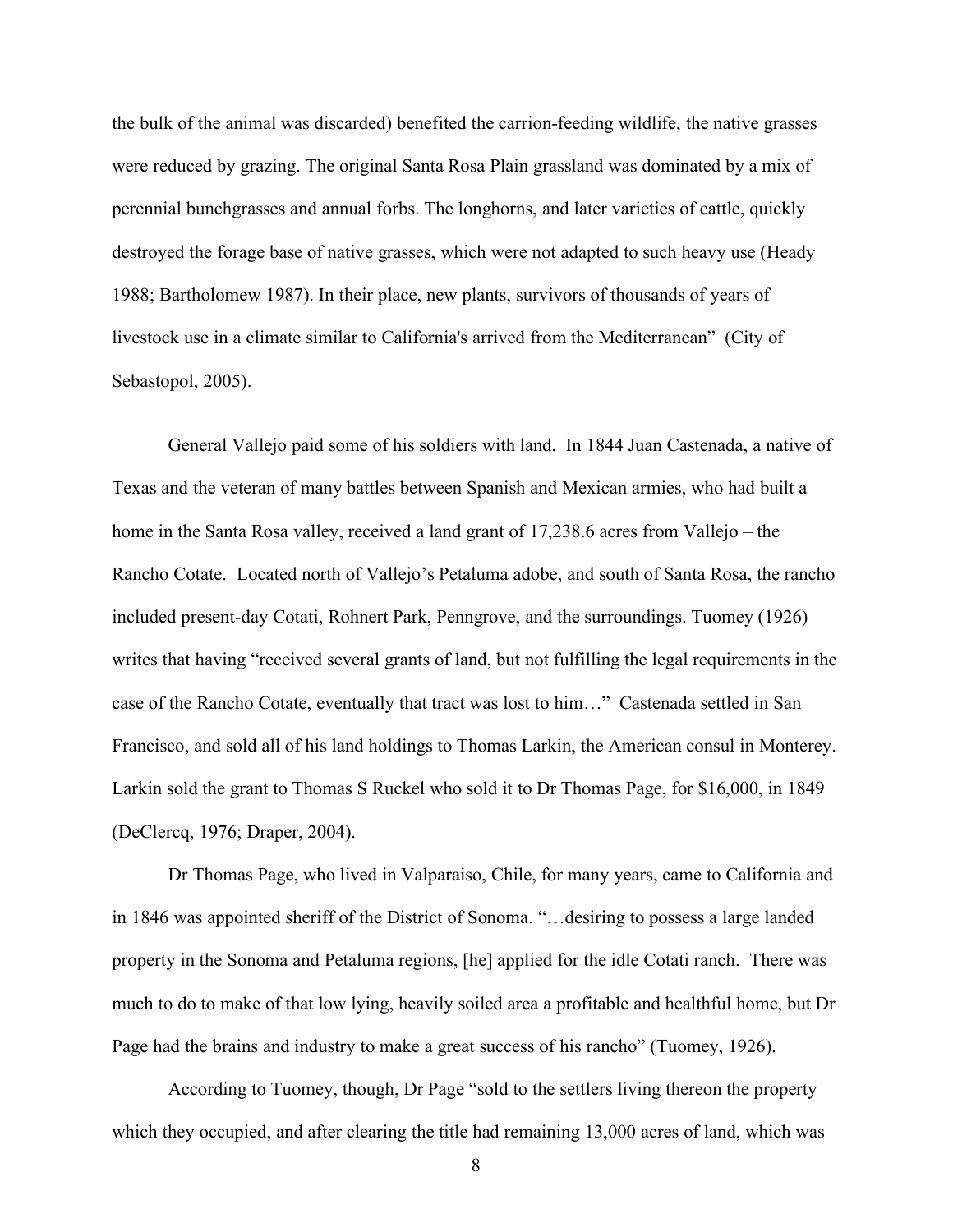utilized as a stock ranch" for cattle and sheep. In 1850, writing from the Carrillo Adobe in Santa Rosa, Frank Maryatt wrote: "Previous to the occupation of this country by the Americans, its fertile plains had been granted away by the Mexican government, to such as chose to settle here and stock the land. The terms on which these grants were to be held, easy as they were, were for the most part evaded, and after a new settler had portioned out for himself so many square leagues of a fat valley, and had sent the record of his property to head quarters, he built himself a house, bought a few head of cattle and horses, which were turned off to breed, and he became from that time a ranchero. Cattle increased and multiplied and at last were killed for their hides, which were sent down occasionally to San Francisco and there placed on board ship.

"By the treaty formed between the United States and Mexico previous to the occupation of California the original grants of land were guaranteed to the native settlers in all cases where the claim could be properly established.…The Americans therefore on their arrival in the country had the mortification to discover that nearly every foot of arable land was private property, and that there remained nothing but barren hills and swamps to settle on and improve… They therefore squatted where they pleased on the Spanish ranches… the property that was but the other day a waving tract of wild grass... is parceled out and enclosed, and cultivated from end to end, and from squatters' huts curls the smoke on every side…" (Marryat, 1855/1977) (Figure 4).

In 1872, Thomas Page died. He had specified that the ranch was not to be subdivided until his oldest son, William, was 25 years old. In 1892 his sons formed the Cotati Land Company and subdivided the vast acreage into small farms. To head up the marketing of the five, ten and twenty acre parcels, they hired David W. Batchelor, who sold over 900 tracts of land for them. (Figure 5a & b). "Nine thousand acres of land has been sold in this way, the remainder comprising the ranch as it is now operated…" (Tuomey, 1926). By 1900 the Cotati Land Company owned only 4,000 acres, "primarily low black meadowland in the sink of the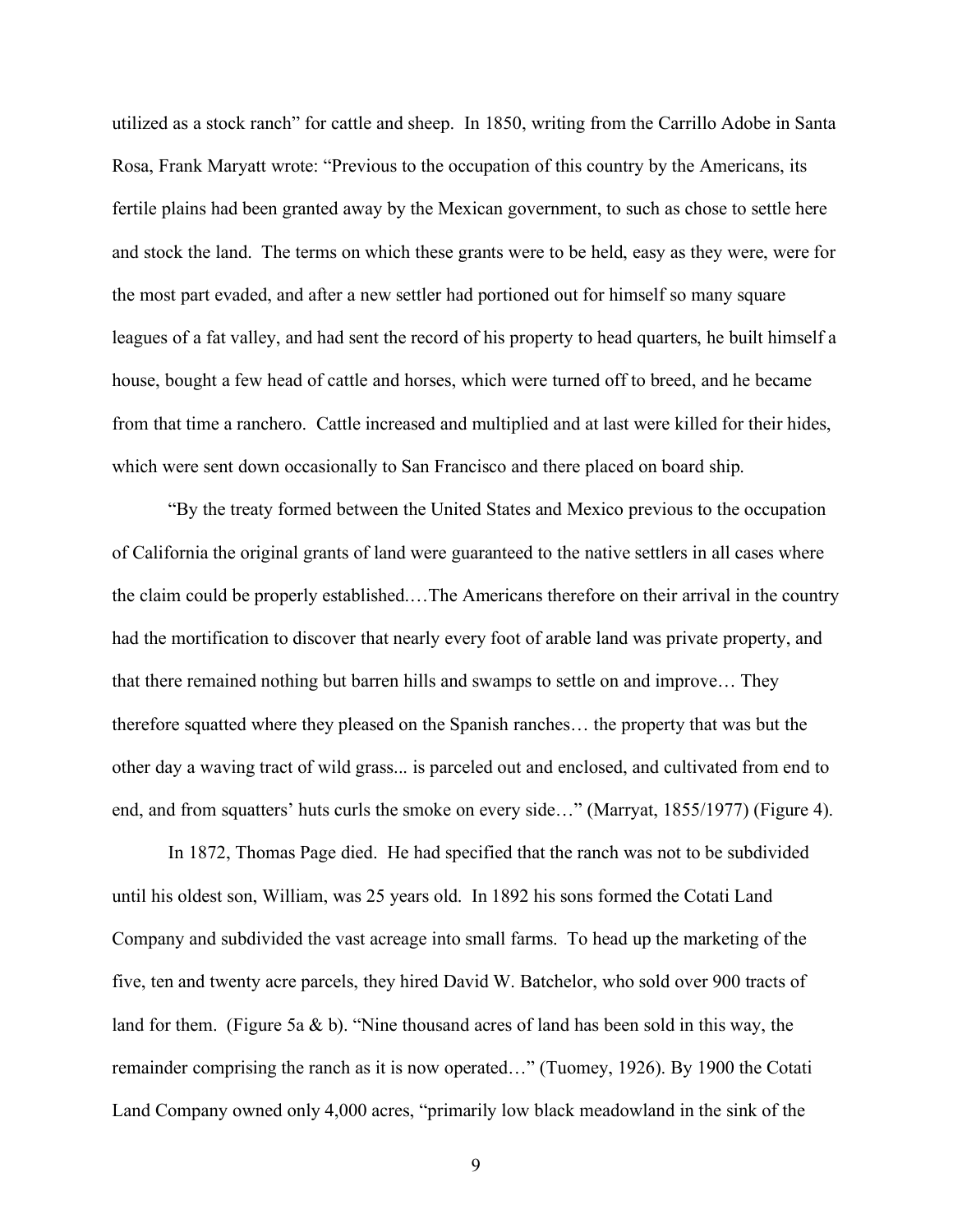valley, which was crossed by several creeks, subject to frequent flooding, and used primarily for grazing" (DeClercq, 1976). The Cotati ranch was the last of all the original land grants in Sonoma County to be subdivided and portions sold out of the family.

In 1926 Tuomey wrote: "Fred Keppel is the manager of the Cotati ranch in Sonoma County, one of the largest bodies of land under single ownership in this part of the country… in 1906 he came to Cotati and opened a blacksmith shop, which he conducted successfully until 1911. In the latter year he was made manager of the great Cotati ranch, having under his direction from fifteen to fifty men. He farms four thousand acres of land which is principally devoted to the cultivation of hay and grain…" (Tuomey, 1926). George P. McNear was the next land baron to acquire the remainder of the Rancho. McNear did not take much of a personal interest in the Rancho, but rather, bought out the Cotati Land Co. and allowed the farm to be managed much as it had under the Pages (Rohnert Park Historical Society).

#### **COTATI**

Meanwhile, great changes had been occurring, which had a direct impact on land use in the Cotati area. In 1848, gold was discovered at Sutter's Mill, in the Sierran foothills. Gold seekers poured into the once "sleepy town of Yerba Buena", now booming as the city of San Francisco, creating a demand for lumber and for produce of all kinds. The town of Petaluma, begun as a hunters' camp supplying game to San Francisco, was founded in 1852, because of its location on Petaluma Creek. Now called the Petaluma River, this is actually a tidal slough, 14 miles from San Pablo Bay. Chinese laborers were brought in to straighten the bends in the river, hauling away the mud in wheelbarrows. Later a steam excavator deepened, straightened, and widened the slough, allowing steamships to travel to Petaluma. (Petaluma Visitors' program, 2005). "Ever since the first settlement of the southern part of the county began, Petaluma Creek has been a valuable water route, affording cheap transportation of passengers and freight … The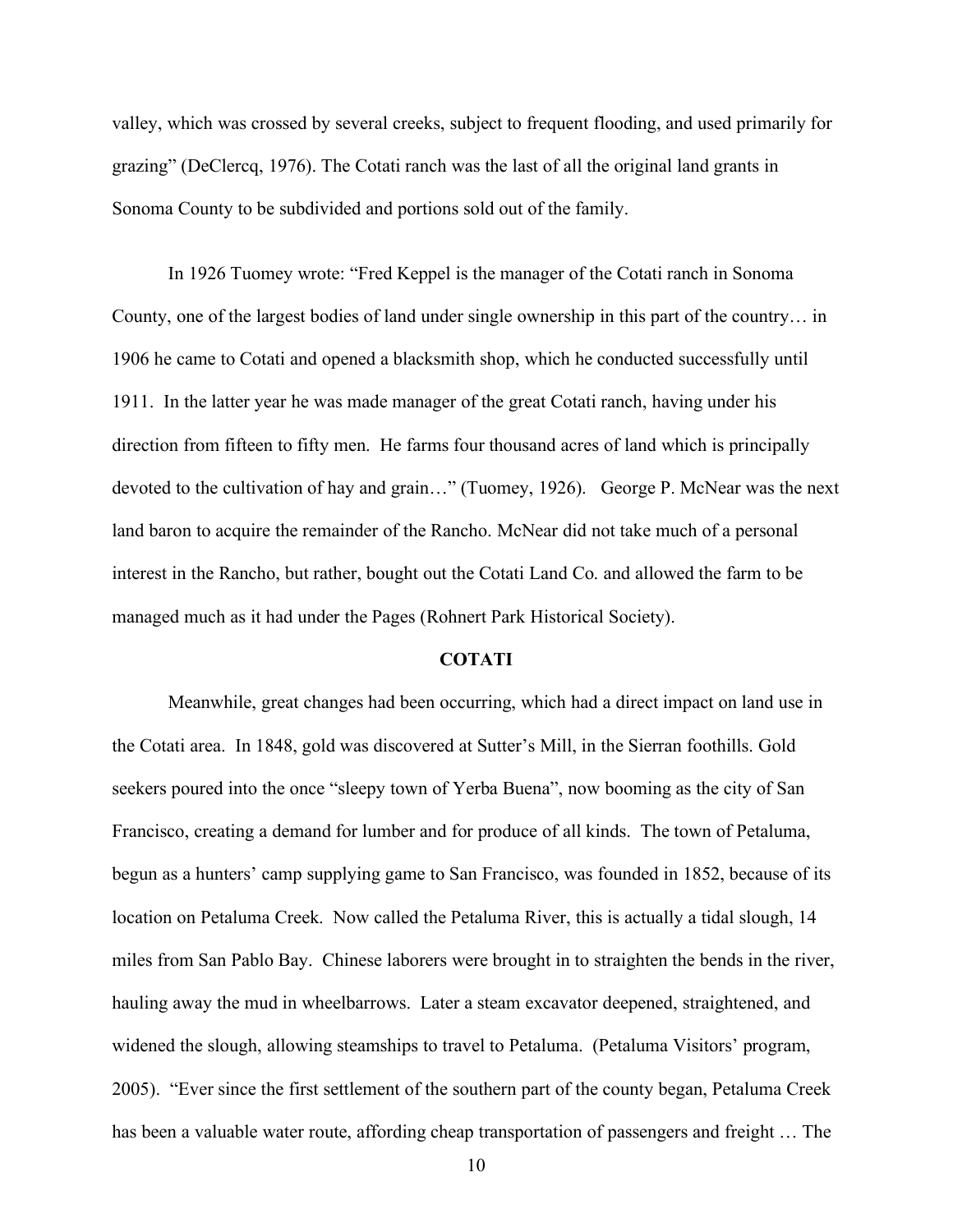Federal Government has caused some dredging to be done in the channel, and also has lessened the time for making trips and reduced the tortuous windings of the estuary by cutting through necks of land and giving the water a straighter route. There is still room for improvement ...." (Tuomey, 1926). Thanks to its position on the Petaluma Creek, Petaluma became a major manufacturing center with flour, shoes, beer, carriages, ships, butter and more being shipped south down the river to the San Francisco Bay cities.

The wealth of the redwood forests, and the difficulty and expense of hauling timber by mule and ox teams, spurred the development of the railroad, which carried lumber from the sawmills, and "great quantities of shingles, laths, pickets, cordwood, tan bark and charcoal" to San Francisco (Tuomey, 1926). The San Francisco & North Pacific Railroad laid track through valley and in 1870 the railroad from Petaluma to Santa Rosa was completed, with Page's Station (later Cotate Station) as a wood-and-water stop along the way. (Figure 6).

In the 1890's Dr Page's son Wilfred commissioned Thomas Smyth, a surveyor, to lay out a town site for Cotati. (Figure 7). The hexagonal town plan may have been modeled after a hexagonal barn and watering trough on the Page's ranch. The six streets were named after Dr Page's sons William, Charles, Henry, Arthur, Olaf and George, with nearby streets being named Wilfred Street and Page Street, and Valparaiso Street named in honor of the founder's former home. The design was unique enough to be given State Historical Landmark status in 1973. In 1894 the first Post Office opened and by the turn of the century Page's Station had become a town named Cotati. By 1911, the population of the town has risen to 1,000.

Petaluma had begun to develop a poultry industry in 1858, and this received a boost in the mid1870's when Canadian immigrant Lyman Bruce invented an incubator. "River transportation brings to Petaluma the grain from the interior valleys of the state… Many thousand tons of grain and feed are purchased every year and the river at Petaluma is lined with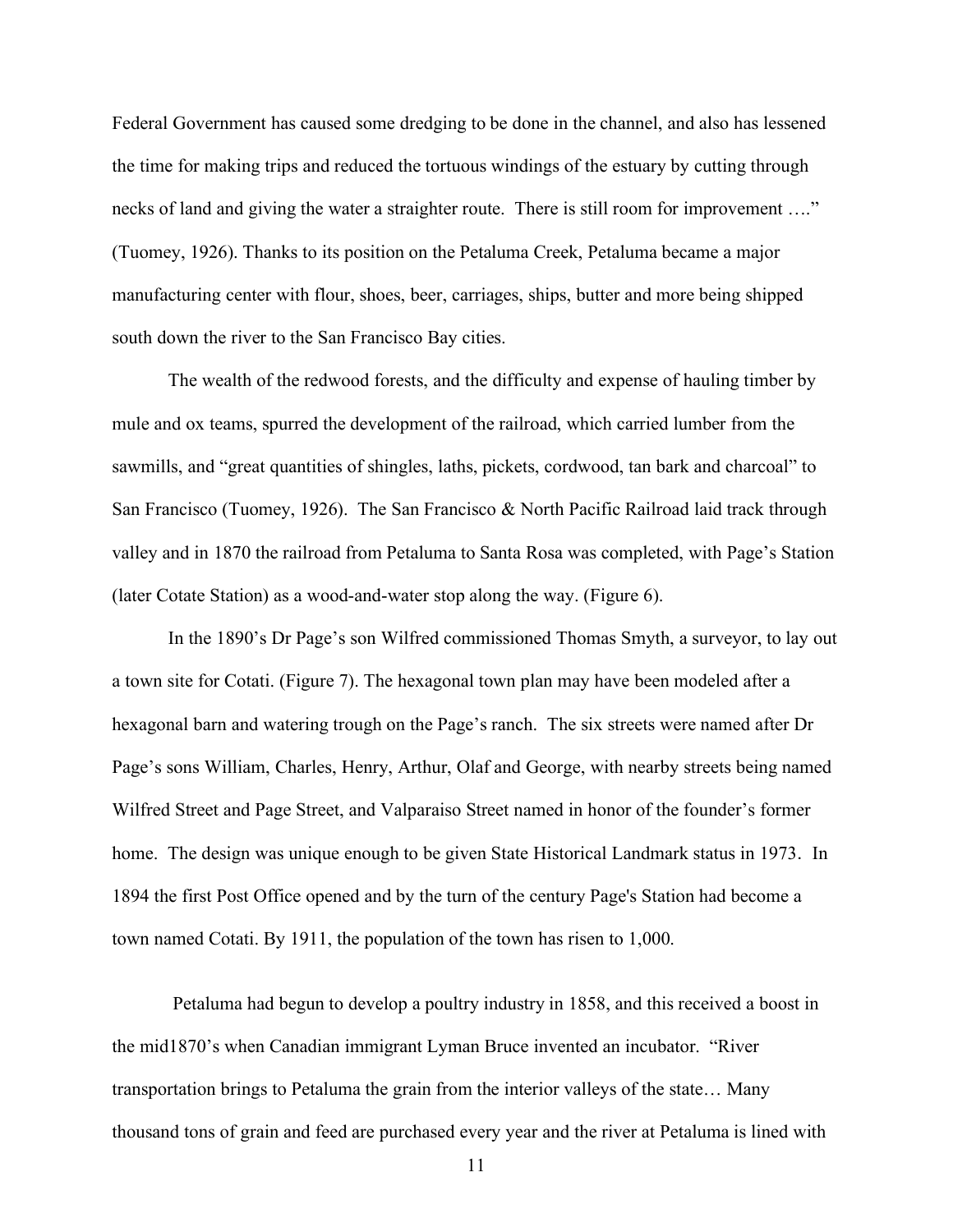enormous warehouses. The grain being purchased in such quantities assures lower prices to the feeder and the low freight rates prevailing make the production of poultry and eggs a very profitable venture." Between 1915 and 1955 Petaluma became known as the egg basket of the world – and the chicken-farming area extended for miles in all directions around Petaluma.

After World War II the chicken industry began to die out and was gradually replaced by the dairy industry, and the production of hay. "In 1915, most of the production of wheat and oak grains was from the Dublin clay adobe (Clear Lake clay) in the area referred to as the "Cotati Valley" (Watson *et al*. 1917). This use of the land converted what was once a vast seasonal and perennial wetland complex into intensely managed cropland … By this time, the production of grain was used mostly for hay, and was exported because volumes exceeded local need, a situation reversed today. Former areas of grain crops on better soils were converted to higher cash crops such as fruit trees (especially prunes, plums, pears and peaches)" (City of Sebastopol, 2005). In the last decade, orchards and diary farms have increasingly given way to vineyards and urban development.

For many years, the two roads that connected Santa Rosa and Petaluma traversed the east and west boundaries of the ranch, avoiding the most direct route because the area was subject to annual flooding and much of the land remained marshlike the year round. The Hill Road (now called Petaluma Hill Road) was the high road to and from Santa Rosa. The road into and out of the Page ranch came off the "West Road," past the Washoe House (built in 1839). In 1915, the Redwood Highway was constructed (Figure 8). "The communities of Penngrove and Cotati reached a compromise as to the location of the road, and the local farmers donated the needed land for the right of way. The highway would serve as the main arterial through the valley until 1957" (DeClercq, 1977).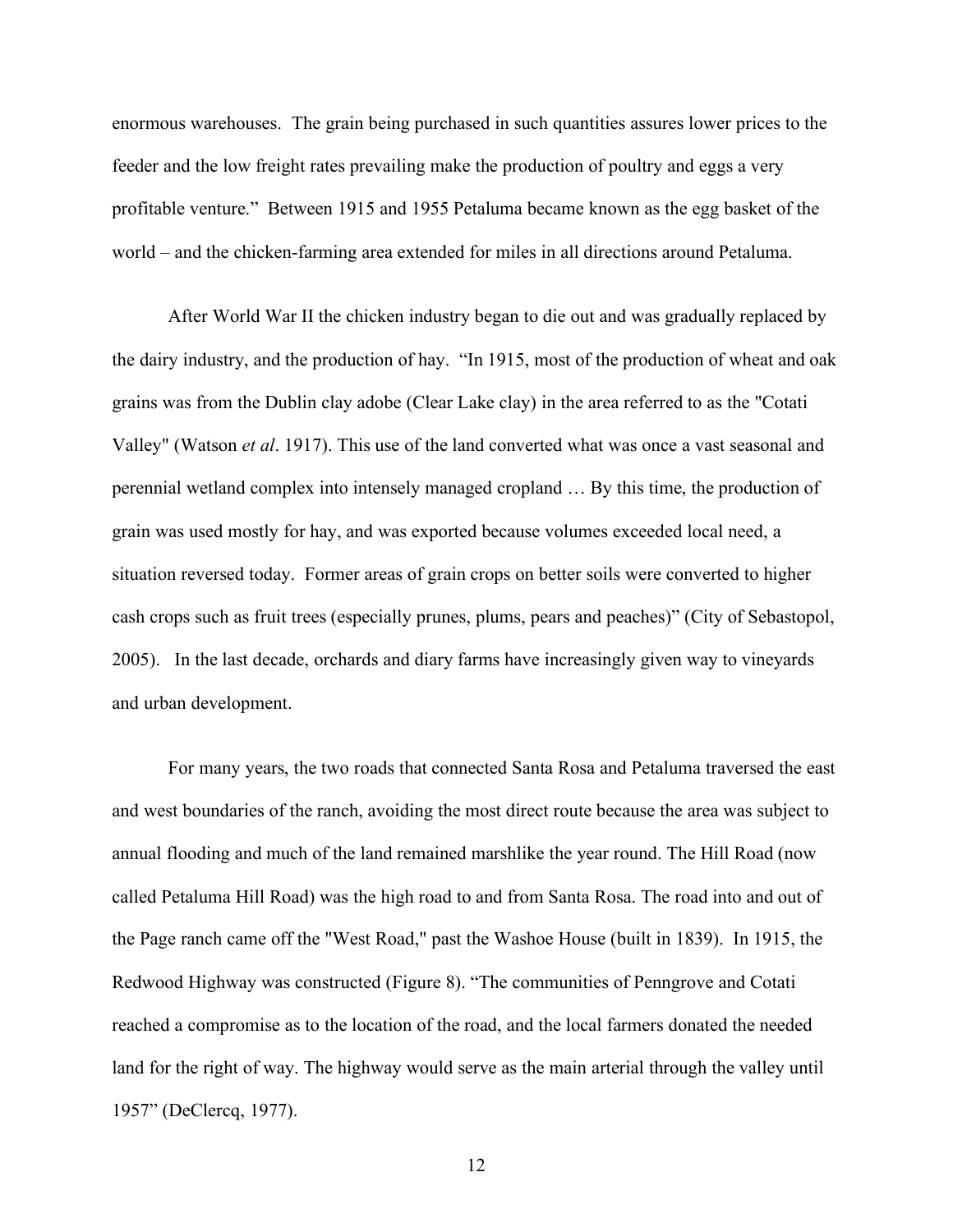In 1929 the Cotati Rancho was sold to Waldo Emerson Rohnert, who became established with the C.D. Morse Company, the largest seed-growing farm in the west. He also planted large prune orchards. [His] first priority was "to minimize the periodic flooding of the fields. His crude drainage system [consisted of] a 2-foot mound down the middle of the field, with 2-foot ditches on each side. Then he concentrated on enriching the soils". After his death, his son Fred farmed the Rancho, some as hay fields, some as seed farm. "North of what is now Rohnert Park Expressway, was 70 acres of sweet peas. South were carrots, onions, and beets. During World War II, it was difficult to find laborers, and many Filipinos were trucked in daily. That, added to the challenges of cultivating the adobe soil, caused Rohnert to be open to developers' plans" (DeClercq). (Figure 9).

In 1954 the developer Paul Golis began to plan the new town of Rohnert Park, and in 1957 he and his family moved into the first new homes. (Rohnert Park Historical Society). Highway 101 through was constructed between 1954-1962. In 1957 the Division of Highways completed the Cotati bypass (Sonoma County Transportation Authority). By the year 2000, the population of Rohnert Park had grown to over 42,000 (City Data.com); that of Cotati is now approximately 7,000.

#### **CONCLUSION**

Ever since the time of European settlement, the land surrounding the Cotati reach of the Laguna de Santa Rosa has been under ever-increasing pressures from development, the marshes drained, the waterways straightened and channelized (Figure 10) and much of the original native vegetation removed or replaced by invasive exotic plants. Over the past few years there has been an increasing recognition of the ecological value of wetlands in general and the Laguna in particular. Even in its most urban reach, work is now being done to enhance habitat, improve water quality and raise awareness about the importance of natural waterways and native plants.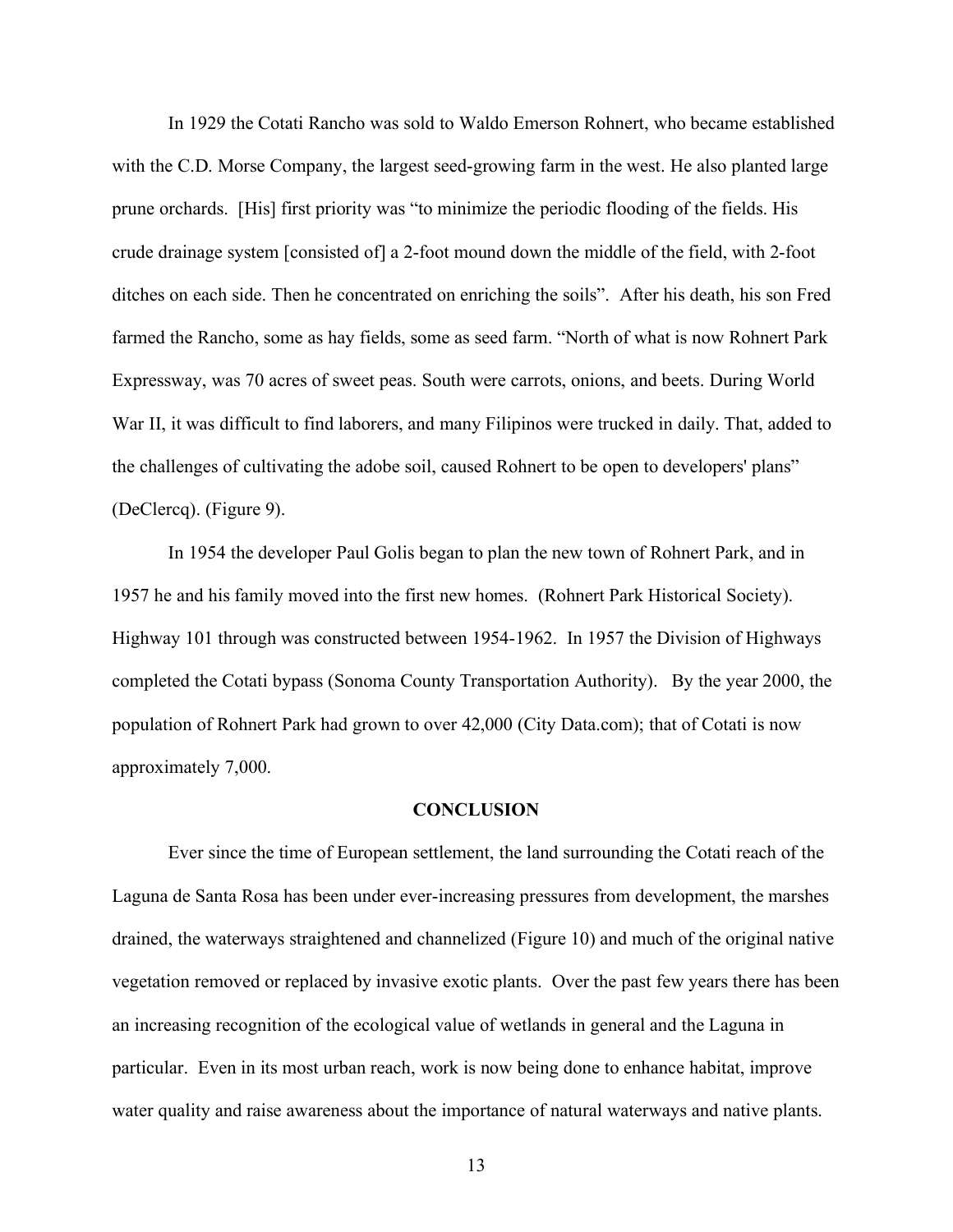### BIBLIOGRAPHY

Barrett, S. (1908). Ethno-Geography of Pomo and Neighboring Indians. *University of California Publications in American Archaeology and Ethnology.* University of California: Berkeley, *6, 1*, 304.

Bowers, A.B. (1867). *Map of Sonoma County, California.* 2nd edition.

City Date.com. Retrieved May 18, 2005 from http://www.citydata.com/city/RohnertPark-California.html

City of Sebastopol. (2005). *Laguna Wetlands Preserve.* Retrieved May 16, 2005 from http://www.ci.sebastopol.ca.us/lagunawetlandspreserve.shtml

Collier, M.E.T. & Thalman, S.B. (Ed.) (1990). *Interviews with Tom Smith and Maria Copa. Isabel Kellys's ethnographic notes on the Coast Miwok Indians of Marin and southern Sonoma Counties, California.* Miwok Archaeological Preserve of Marin.

DeClercq, J.H. (1976). *A history of Rohnert Park "from seed to city".* Rohnert Park City Council.

DeClercq, J.H. (1977) *A history of Rohnert Park "from seed to city".* Retrieved from http://libweb.sonoma.edu/regional/subject/rohnert.html

Draper, P and L. (2004). *Images of America: Cotati.* Arcadia: San Francisco.

Frederickson. (1984) 506. Quoted in Sonoma County Outdoor Recreation Plan, Sonoma County Regional Parks Department, March 2003. Retrieved May 18, 2005 from http://www.sonomacounty.org/parks/outdrpln/pdf/orp-initialstudy\_chap2.pdf

Kravets, J. *Stately rivertown of Petaluma*. Retrieved May 16, 2005 from http://www.coastaltraveler.com/sonoma/spr05\_petaluma.html

Laguna de Santa Rosa Foundation. Retrieved May 18, 2005 from www.lagunadesantarosa.org

Marryat, F. (1855/1977). *North Bay journal and visit to gold rush San Francisco.* Excerpts from Mountains, molehills or recollections of a burnt journal. Clio: Santa Rosa.

Petaluma Visitors' Program. (2005). *Petaluma Visitors' Guide 2005,* 37-39.

Point Reyes National Seashore. (2001) *History of the Coast Miwok at Point Reyes.* Point Reyes National Seashore official website, National Park Service. Retrieved May 16, 2005 from http://www.nps.gov/pore/history\_miwok.htm

Reynolds & Proctor. (1897). *Illustrated Atlas of Sonoma County, California*. Sonoma County Homes and Industries: Santa Rosa.